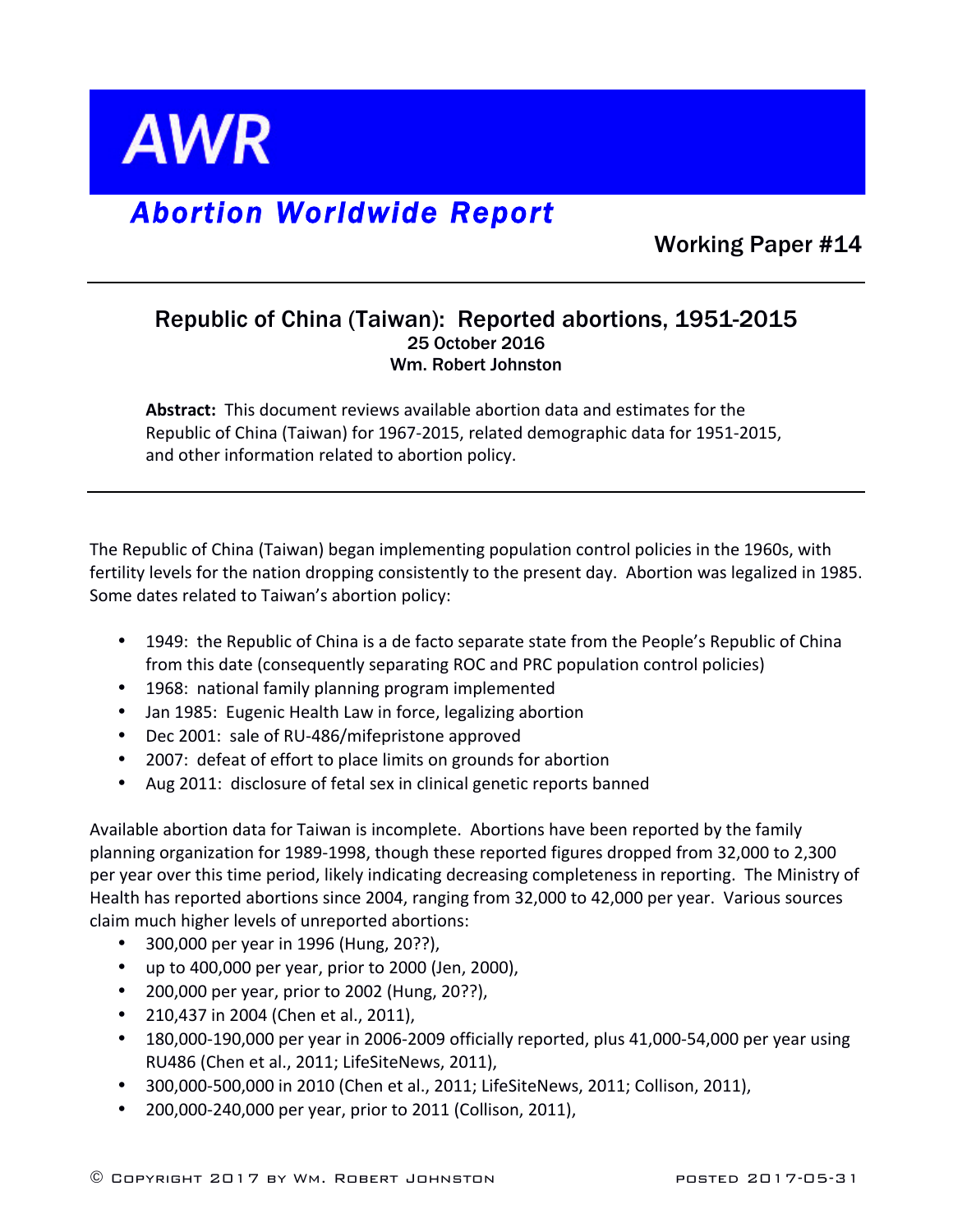- 80,000 to 150,000 per year at most, including illegal, prior to 2011 (Hays, 2015; Collison, 2011),
- 50,000-80,000 per year legal, up to 150,000 per year including illegal (Chen et al., 2011),
- 200,000 per year reported, up to 300,000-500,000 (Russell, 2012),
- up to 500,000 per year (Taipei Times, 2015)

Despite the official or medical authorities cited for some of these figures, supporting evidence is not known to this author. One estimate of 130,000 abortions per year to teen mothers (Collison, 2011) is based on an assumed 90% rate of abortions for teen pregnancies, with no apparent basis for the assumption. At least some of the official figures cited appear to include miscarriages as well as induced abortions, and some sources do express skepticism of the higher estimates. The higher estimates would give Taiwan the highest abortion to live birth ratio in the world in recent years, an extraordinary claim for which no corresponding extraordinary evidence is provided. On the other hand, the estimates of 80,000-150,000 per year (including legal, illegal, and RU486 abortions) appear to be plausible, consistent with annual figures of 32,000-42,000 reported abortions, 28,000-54,000 unreported abortions, and 20,000-54,000 RU486 abortions (and excluding 62,000-82,000 spontaneous miscarriages per year).

Several sources discuss the somewhat unique social phenomena in Taiwan of abortion grief/guilt associated with belief in haunting or other contact with spirits of aborted fetuses (Jen, 2000; Lee et al., 2014; Moskowitz, 2001). Taiwanese demographics are affected by higher fertility in Dragon Years, notably in 1976 and 1988 (Goodkind, 1993).

The following table summarizes reported or estimated abortion data and related demographic data. Estimates of possible excess female abortions (sex-selective abortions) are based on an assumed birth sex ratio of 1.066 in the absence of sex-selective identified abortions (this ratio is the average in Taiwan for 1970-1985). Males and female births for 1970-1998 and 2013-2014 are derived from reported male-to-female birth ratios. Estimates by the compiler are highlighted in yellow.

| year | live births | male live<br>births | female live<br>births | male-to-female<br>birth ratio | miscarriages | abortions | estimated sex-<br>selective<br>abortions | abortion<br>percent | abortion<br>source |
|------|-------------|---------------------|-----------------------|-------------------------------|--------------|-----------|------------------------------------------|---------------------|--------------------|
| 1951 | 385,383     |                     |                       |                               |              |           |                                          |                     |                    |
| 1952 |             |                     |                       |                               |              |           |                                          |                     |                    |
| 1953 |             |                     |                       |                               |              |           |                                          |                     |                    |
| 1954 |             |                     |                       |                               |              |           |                                          |                     |                    |
| 1955 |             |                     |                       |                               |              |           |                                          |                     |                    |
| 1956 |             |                     |                       |                               |              |           |                                          |                     |                    |
| 1957 | 394,870     |                     |                       |                               |              |           |                                          |                     |                    |
| 1958 | 410,885     |                     |                       |                               |              |           |                                          |                     |                    |
| 1959 | 421,458     |                     |                       |                               |              |           |                                          |                     |                    |
| 1960 | 419,442     |                     |                       |                               |              |           |                                          |                     |                    |

Table 1. Data on live births and abortions, Republic of China, 1951-2015.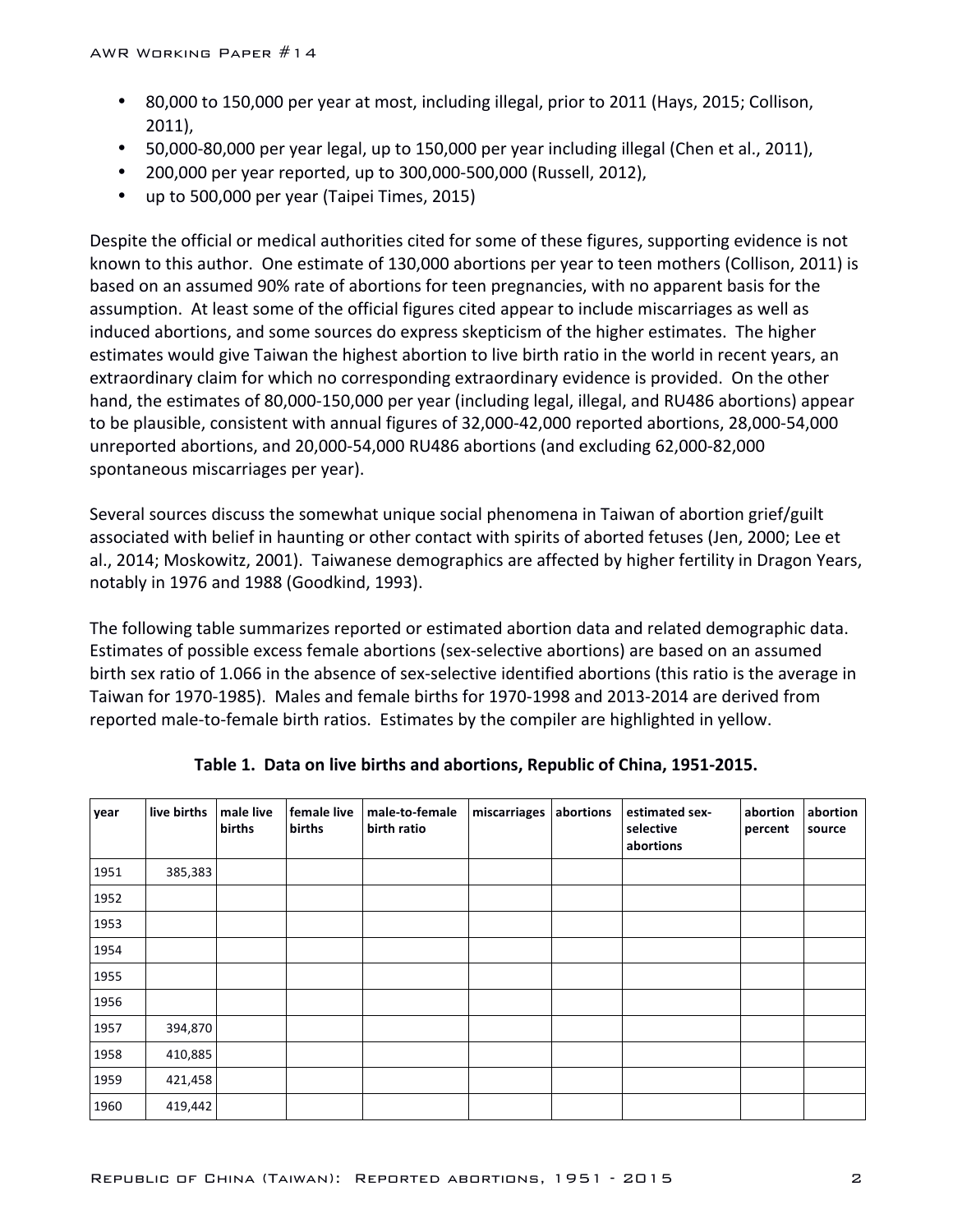| 1961 | 420,254 |         |         |       |        |       |         |                |
|------|---------|---------|---------|-------|--------|-------|---------|----------------|
| 1962 | 423,469 |         |         |       |        |       |         |                |
| 1963 | 424,250 |         |         |       |        |       |         |                |
| 1964 | 416,926 |         |         |       |        |       |         |                |
| 1965 | 406,604 |         |         |       |        |       |         |                |
| 1966 | 415,108 |         |         |       |        |       |         |                |
| 1967 | 374,282 |         |         |       | 400    |       | 0.1     | S76a           |
| 1968 | 394,260 |         |         |       | 2,211  |       | 0.6     | P77a           |
| 1969 | 390,728 |         |         |       |        |       |         |                |
| 1970 | 394,015 | 203,200 | 190,900 | 1.064 |        |       |         |                |
| 1971 | 380,424 | 195,900 | 184,500 | 1.062 |        |       |         |                |
| 1972 | 365,749 | 188,100 | 177,600 | 1.059 |        |       |         |                |
| 1973 | 366,942 | 189,600 | 177,400 | 1.069 |        |       |         |                |
| 1974 | 367,823 | 189,600 | 178,200 | 1.064 |        |       |         |                |
| 1975 | 367,647 | 189,300 | 178,400 | 1.061 |        |       |         |                |
| 1976 | 423,356 | 218,700 | 204,700 | 1.068 |        |       |         |                |
| 1977 | 395,796 | 203,800 | 192,000 | 1.062 |        |       |         |                |
| 1978 | 409,203 | 212,000 | 197,200 | 1.075 |        |       |         |                |
| 1979 | 422,518 | 218,500 | 204,000 | 1.071 |        |       |         |                |
| 1980 | 413,881 | 213,200 | 200,700 | 1.062 |        |       |         |                |
| 1981 | 414,069 | 213,900 | 200,100 | 1.069 |        |       |         |                |
| 1982 | 405,263 | 209,400 | 195,800 | 1.070 |        |       |         |                |
| 1983 | 383,439 | 198,200 | 185,200 | 1.070 |        |       |         |                |
| 1984 | 371,008 | 192,000 | 179,000 | 1.073 | 1,268  |       | 0.3     |                |
| 1985 | 346,208 | 178,300 | 167,900 | 1.062 |        |       |         |                |
| 1986 | 309,230 | 160,200 | 149,000 | 1.075 | 1,300  | 1,300 | 0.4     | est            |
| 1987 | 314,024 | 163,300 | 150,700 | 1.084 | 2,500  | 2,500 | 0.8     | $\mathsf{est}$ |
| 1988 | 342,031 | 177,700 | 164,300 | 1.081 | 2,400  | 2,400 | 0.7     | est            |
| 1989 | 315,299 | 164,100 | 151,200 | 1.086 | 32,159 | 2,700 | 9.3     |                |
| 1990 | 335,618 | 176,000 | 159,600 | 1.103 | 18,475 | 5,500 | 5.2     |                |
| 1991 | 321,932 | 168,900 | 153,000 | 1.103 | 16,259 | 5,400 | 4.8     |                |
| 1992 | 321,632 | 168,500 | 153,100 | 1.100 | 10,606 | 5,000 | 3.2     |                |
| 1993 | 325,613 | 169,500 | 156,100 | 1.086 | 6,469  | 2,900 | 1.9     |                |
| 1994 | 322,938 | 168,400 | 154,500 | 1.090 | 5,062  | 3,500 | $1.5\,$ |                |
| 1995 | 329,581 | 171,100 | 158,500 | 1.080 | 4,199  | 2,000 | 1.3     |                |
| 1996 | 325,545 | 169,500 | 156,100 | 1.086 | 3,572  | 2,900 | $1.1\,$ |                |
| 1997 | 326,002 | 170,000 | 156,000 | 1.090 | 2,849  | 3,500 | 0.9     |                |
| 1998 | 271,450 | 141,500 | 130,000 | 1.088 | 2,339  | 2,700 | 0.9     |                |
| 1999 | 283,661 | 148,042 | 135,619 | 1.092 | 42,282 | 3,300 | 13.0    | T00a           |
| 2000 | 305,312 | 159,726 | 145,586 | 1.097 | 4,300  | 4,300 | 1.4     | est            |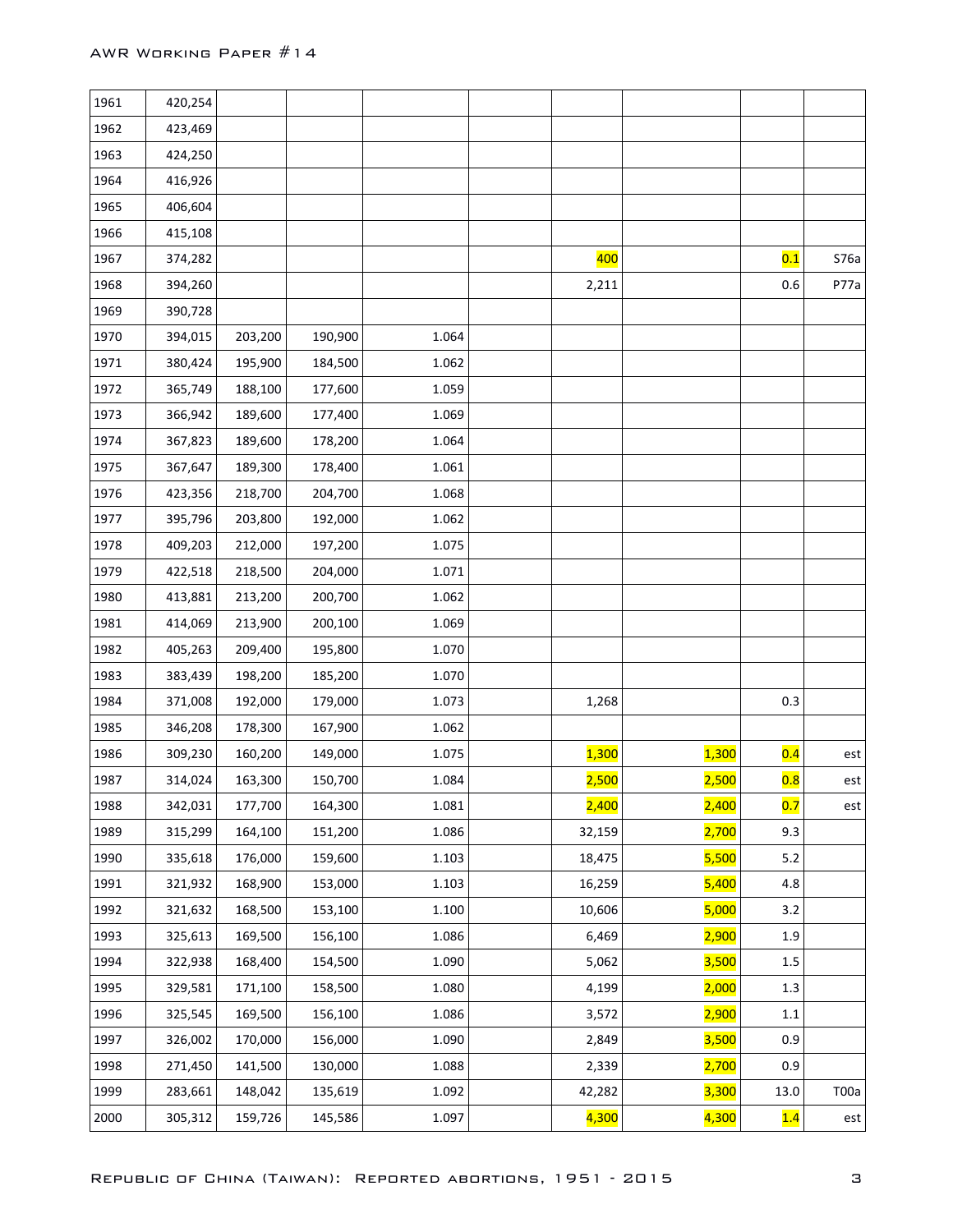| 2001 | 260,354 | 135,596 | 124,758 | 1.087 |        | 2,400  | 2,400      | 0.9  | est    |
|------|---------|---------|---------|-------|--------|--------|------------|------|--------|
| 2002 | 247,530 | 129,537 | 117,993 | 1.098 |        | 3,500  | 3,500      | 1.4  | est    |
| 2003 | 227,070 | 118,984 | 108,086 | 1.101 |        | 3,500  | 3,500      | 1.5  | est    |
| 2004 | 216,419 | 113,639 | 102,780 | 1.106 | 82,168 | 41,586 | 3,800      | 16.1 | ROC15a |
| 2005 | 205,854 | 107,378 | 98,476  | 1.090 | 77,049 | 38,902 | 2,300      | 15.9 | ROC15a |
| 2006 | 204,459 | 106,936 | 97,523  | 1.097 | 71,634 | 36,902 | 2,800      | 15.3 | ROC15a |
| 2007 | 204,414 | 106,898 | 97,516  | 1.096 | 69,960 | 35,178 | 2,800      | 14.7 | ROC15a |
| 2008 | 198,733 | 103,937 | 94,796  | 1.096 | 71,431 | 35,349 | 2,700      | 15.1 | ROC15a |
| 2009 | 191,310 | 99,492  | 91,818  | 1.084 | 66,923 | 33,692 | 1,500      | 15.0 | ROC15a |
| 2010 | 166,886 | 87,213  | 79,673  | 1.095 | 66,286 | 32,633 | 2,100      | 16.4 | ROC15a |
| 2011 | 196,627 | 101,943 | 94,684  | 1.077 | 66,626 | 34,688 | 900        | 15.0 | ROC15a |
| 2012 | 229,481 | 118,848 | 110,633 | 1.074 | 79,366 | 34,927 | 900        | 13.2 | ROC15a |
| 2013 | 199,113 | 103,300 | 95,800  | 1.078 | 63,106 | 32,907 | 1,100      | 14.2 | ROC15a |
| 2014 | 210,383 | 108,700 | 101,700 | 1.069 | 62,665 | 34,287 | <b>300</b> | 14.0 | ROC15a |
| 2015 | 216,225 |         |         |       | 61,639 | 33,557 |            | 13.4 |        |

Totals for several statistics over the available data periods specified are:

- Live births, 1967-2015: 15,311,337
- Abortions, 1967-2015: 592,700 (minimum)
- Abortions, 1967-2015: 1,073,000 (with linear interpolation for underreported periods 1985-1988, 1990-1998, and 2000-2003)
- Sex-selective abortions (minimum estimate), 1986-2012: 79,100



Figure 1 shows abortion and live birth numbers for 1957-2015.

Figure 1. Republic of China live births and known abortions, 1957-2015.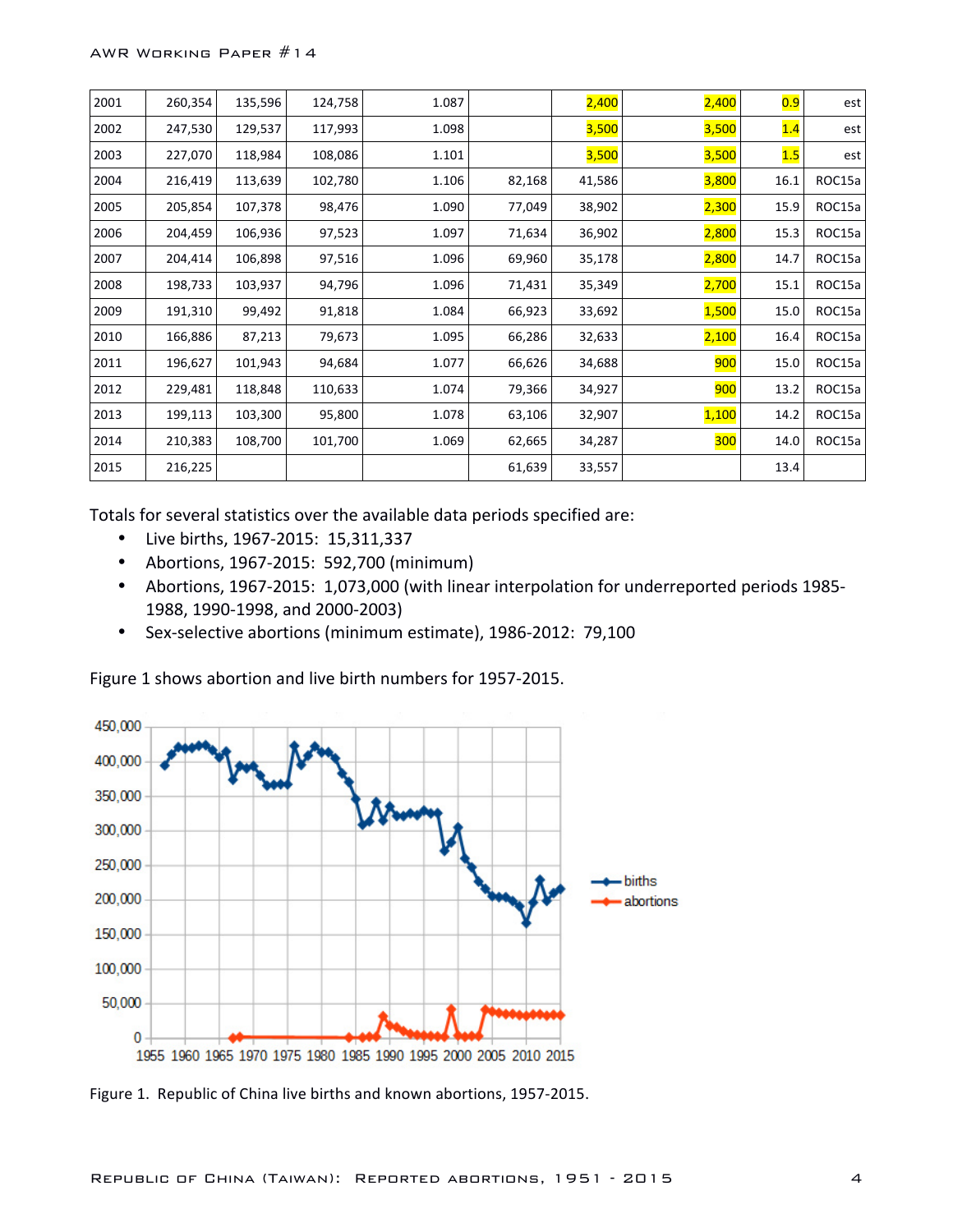\_\_\_\_\_\_\_\_\_\_\_\_\_\_\_\_\_\_\_\_

## **References**

- A11a: Asia Sentinel, 25 Jul 2011, "Taiwan's astonishing abortion rate," Asia Sentinel, on line [http://www.asiasentinel.com/society/taiwans-astonishing-abortion-rate/].
- F15a: Focus Taiwan, 16 Jan. 2015, "Taiwan records jump in number of births in 2014," *Focus Taiwan*, on line [http://focustaiwan.tw/news/asoc/201501160015.aspx].
- P77a: Potts, Malcolm, Peter Diggory, and John Peel, 1977, *Abortion*, Cambridge Univ. Press (Cambridge, UK).
- ROC85a: Department of Health, 15 Sept. 1985, "Characteristics of women undergoing abortion— Taiwan," *Taiwan Epidemiology Bulletin*, 1(10):73-75
- ROC92a: Ministry of Health and Welfare, 1992, "Table 66 Births by attendance, Taiwan area, 1951-1992," *MOHW*, on line [http://www.mohw.gov.tw/cht/DOS/DisplayStatisticFile.aspx?d=6403].
- ROC97a: Ministry of Health and Welfare, 1997, "Table 80 Births by attendance, Taiwan area, 1957-1996," *MOHW*, on line [http://www.mohw.gov.tw/cht/DOS/DisplayStatisticFile.aspx?d=10531].
- ROC05a: Ministry of Health and Welfare, 2005, *MOHW*, on line [http://www.mohw.gov.tw/cht/DOS/DisplayStatisticFile.aspx?d=49706&f=20776].
- ROC10a: Oct. 2010, on line [http://www.dgbas.gov.tw/public/data/011917403371.pdf].
- ROC11a: Ministry of Health and Welfare, "Health Statistics in Taiwan, 2010," *MOHW*, on line [http://www.mohw.gov.tw/MOHW\_Upload/doc/Part%20I.%20Population%20and%20Family.pdf].
- ROC12a: Ministry of Health and Welfare, 2012, *MOHW*, on line [www.mohw.gov.tw/MOHW\_Upload/doc/2011-5.xls].
- ROC13a: Ministry of Health and Welfare, "Table 1 Population Statistics, 1999-2012," *MOHW*, on line [http://www.mohw.gov.tw/EN/Ministry/DisplayStatisticFile.aspx?d=33246].
- ROC14a: Ministry of Health and Welfare, Dec. 2014, "Statistics of General Health and Welfare 2013," *MOHW*, on line [http://www.mohw.gov.tw/EN/Ministry/DisplayStatisticFile.aspx?d=53364&s=1].
- ROC14b: Oct. 2014, on line [http://ebook.dgbas.gov.tw/public/Data/41029151636JHS9PT6X.pdf].
- ROC15a: Ministry of Health and Welfare, Dec. 2015, "Statistics of General Health and Welfare 2014," *MOHW*, on line [http://www.mohw.gov.tw/EN/Ministry/DisplayStatisticFile.aspx?d=53362&s=1].
- ROC15b: Ministry of Health and Welfare, 2015, "Statistical Yearbook of Health Promotion 2014," Health Promotion Administration, on line [http://www.hpa.gov.tw/Bhpnet/Portal/file/FormCenterFile/ 201511050204384013/stat\_yearbook\_103.pdf].
- ROC16a: Ministry of Health and Welfare, 11 July 2016, "Supporting 'World Population Day,' 'Investing in Teenage Girl's Future," MOHW, on line [http://www.mohw.gov.tw/EN/Ministry/DM2\_P.aspx?f\_list\_no=378&fod\_list\_no=5760&doc\_no=5562 6].
- S76a: Sullivan, J. M., K. H. Su, and T. H. Liu, 1976, "The influence of induced abortion on Taiwanese fertility," Studies in Family Planning, 7(8):231-238.
- T00a: Taipei Times, 23 Dec. 2000, "Officials say abortion estimates low," Taipei Times, on line [http://www.taipeitimes.com/News/local/archives/2000/12/23/66622].
- Chen Li-Ting, Christie Chen, and Ann Chen, 17 July 2011, "Taiwan has up to 500,000 abortions in 2010: Children's Coalition," Focus Taiwan, on line [http://focustaiwan.tw/news/aall/201107170007.aspx].
- Chiang, Sheng, 2005, "Late abortion: A comprehensive review," Taiwanese Journal of Obstetrics and *Gynecology*, 44(4):318-326.
- Collison, Kerry, July 2011, "Taiwan's astonishing abortion rate," *Kerry B. Collison Asia News*, on line [http://kerrycollison.blogspot.com/2011\_07\_01\_archive.html].
- Goodkind, Daniel M., 1993, "New zodiacal influences on Chinese family formation: Taiwan, 1976," Demography, 30(2):127-142.